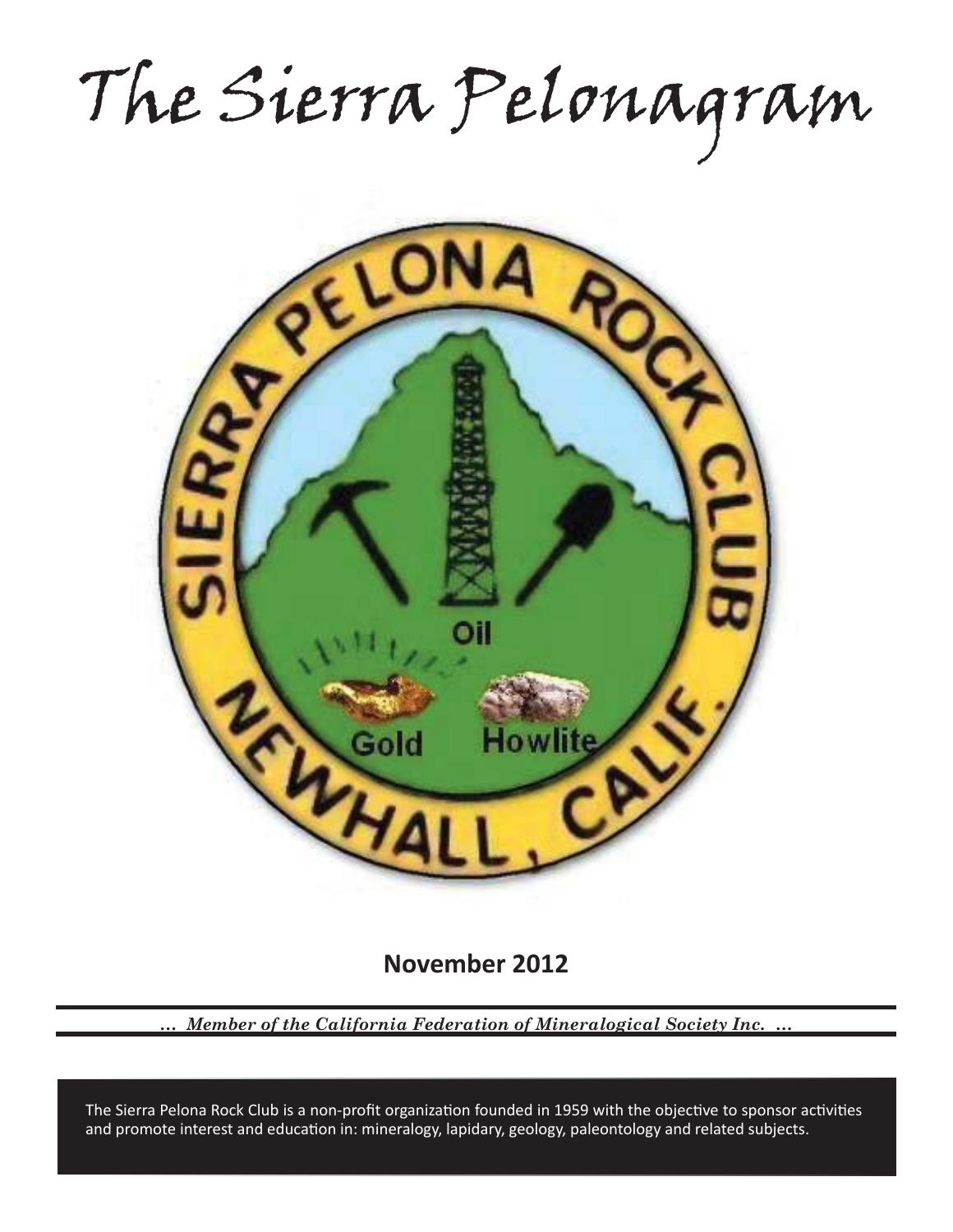**The Sierra Pelona Rock Club** Welcomes new members Ron Rackliff and Pebble Pup Christian Gordillo

## **Reminder**

Your annual dues to the Sierra Pelona Rock Club for 2013 are now due and considered late as of the Business Meeting in January. This year, because of New Year's Day, the Business Meeting and your "dues late" date will be January 8, 2013. Dues are \$20 per year, and late fees are \$2.

# **CFMS Shows November 17-18: Livermore, CA**

Livermore Valley Lithophiles Contact: Lee Davisson, (925) 371-0699 Email: linfo@lithophiles.com Website: www.lithophiles.org/ lithorama.html **November 17-18: Oxnard, CA** Oxnard Gem & Mineral Society Contact: Brett Johnson, (805) 822-3836 Email: show\_info@oxnardgem. com Website: www.oxnardgem.com

**December 1-2: Barstow, CA**

Mojave Desert Gem & Mineral Society Contact: Gene Haines, (760) 256-0595 Email: email@mdgms.org Website: www.mdgms.org **December 7-9: San Bernardino, CA** Orange Belt Mineralogical Society Website:

http://OBMSrocks.yolasite.com

For further information, please go to the individual club website or the CFMS website. Shows start again in February.

## **Birthdays: Happy Birthday Fall and Winter Babies!**

# **November:**

Frank Humelbaugh Nov. 10 Diane Southwell Nov. 13 **December:** Nancy Hilliard Dec. 1 Jon Meredith Dec. 15



# **Officers:**

President – Ron Lawrence Vice-President – Bill Webber Secretary: Heidi Webber Treasurer – Greg Mazourek Federation Director (CFMS/AFMS) – Shep Koss

# **Chairpersons:**

Claim - Mike Serino Donation Rock Table - Akiko Strathmann Facebook--Greg Langewisch Field Trips – Greg Langewisch Historian - Frank Humelbaugh Hospitality – Evelyn Velie Membership – Janelle Williams Pelonagram Publisher, Editor – Heidi Webber Programs – Shep Koss Publicity –Open Storage - Vlad Litt Sunshine - Brigitte Mazourek Website – Greg Mazourek

The Sierra Pelona Rock Club, is a member of the California and American Federation of Mineralogical Societies, Inc. (CFMS/AFMS). The general club meetings (Open to the public) are at 7:30 PM, on the 3rd Tuesday of each month at:

# **The Clubhouse of the Greenbrier Mobile Estates EAST 21301 Soledad Canyon Rd Canyon Country, CA 91351**

Contact the Club or the Sierra Pelonagram Editor at:

**Sierra Pelona Rock Club P.O. Box 221256 Newhall, Ca. 91322** Or e-mail: hwebber@pacbell.net *Visit the SPRC website http://www.sierrapelona. com/*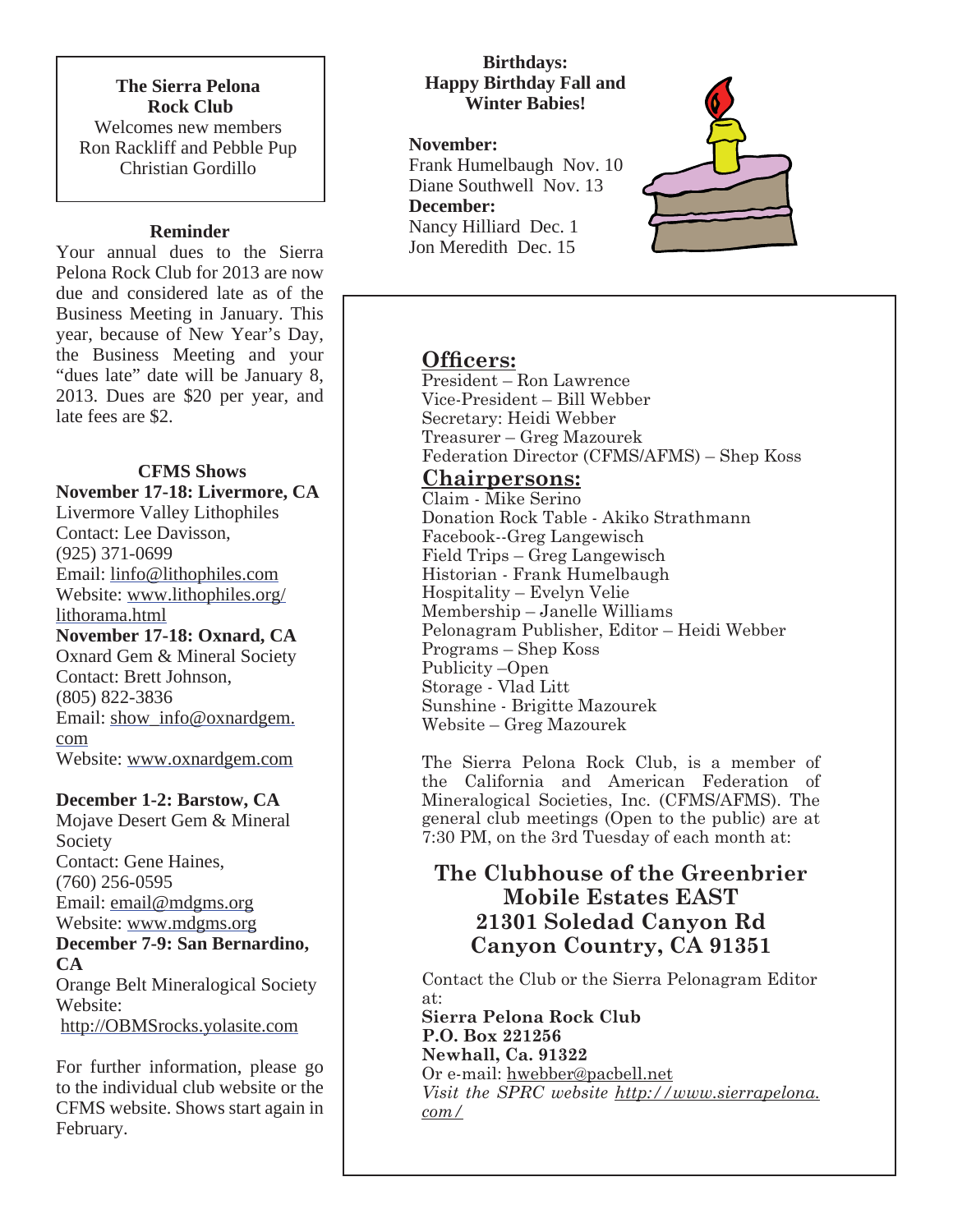#### **Message from the President**

 The calendar year is winding down but the rock hounding year is in full swing. We've had some great field trips and Lombardi was a success both financially and in member participation.

 November's Business Meeting was Tuesday night and even with a small group we were able to cover all the important items on the agenda. We have a great program for the general meeting on the 20th and two field trips this month. We finalized plans for the Holiday Party and talked about dues and club elections. We added two new members to our club's ranks and made plans to clean out our storage area. My term as president of the club is soon up as are the terms of all the board members. At the November meeting we will hold elections of the new board so if any of you have an interest in running for one of these offices let Heidi know soon.



Ron Lawrence, President Sierra Pelona Rock Club



Judd and his wife, Cori.

#### **Rose Quartz Field Trip in Pictures**





Beautiful view walking from the parking spot.





The quartz was plentiful but difficult to work from the side of the hill.



Evelyn trying to get some of

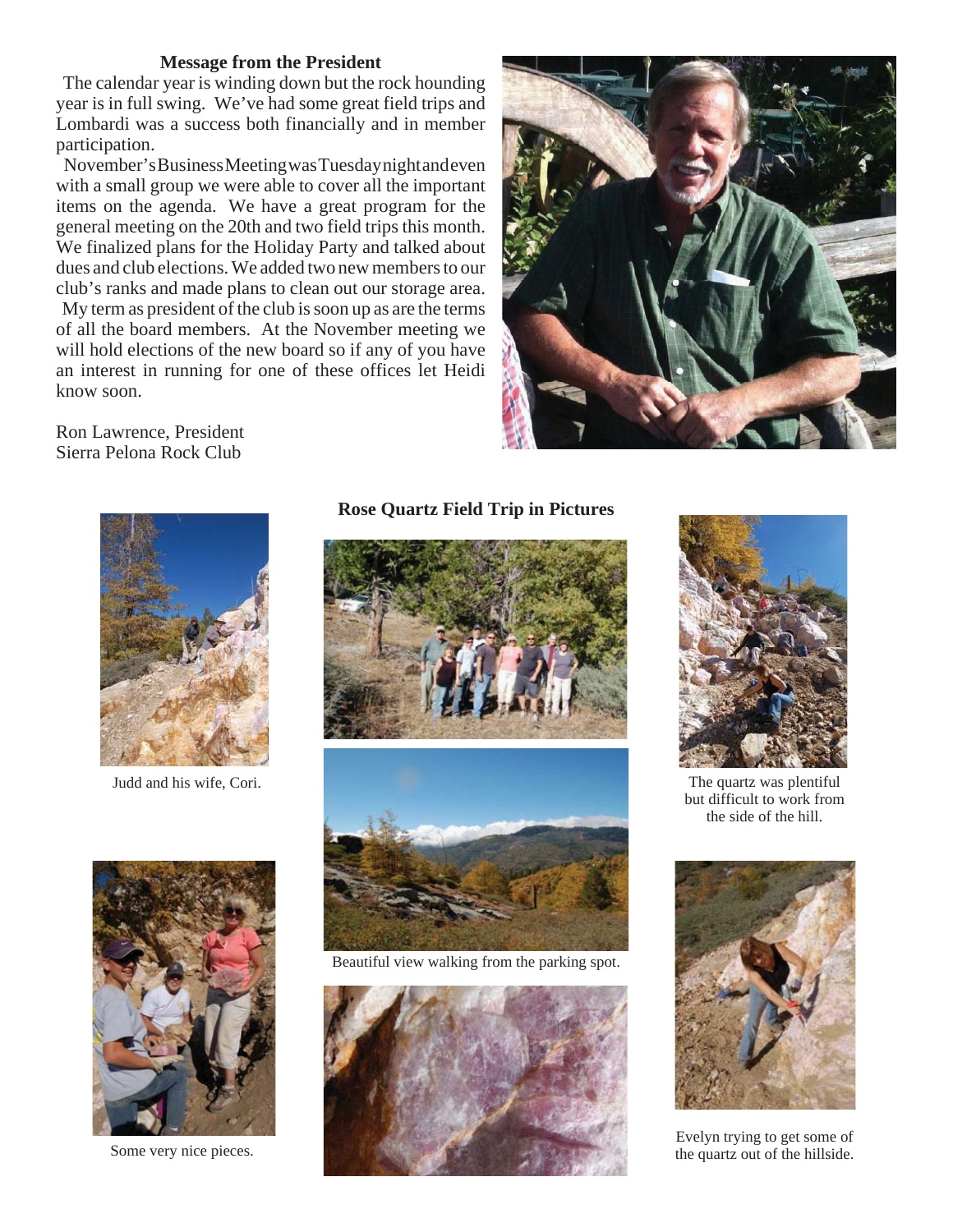## **Sierra Pelona Rock Club** General Meeting October 16, 2012 Greenbriar Estates Clubhouse

The meeting was called to order at 7:30pm. There were 22 members and 3 guests: John Brady, Ron Rackliffe and Mike Thompson.

Ron Lawrence told the membership that Lombardi was very successful. 19 club members helped out and he said this was one of our most successful years at Lombardi.

Greg Langewisch announced that the October field trip would be to the Greenhill Mountains for Rose Quartz on Saturday, October 20.

Shep Koss said that the program for November would be on silver art clay and our guest speaker would fabricate a piece of jewelry from A-Z, including using a kiln.

The meeting was adjourned at 7:45 and a program on Tree Stories (petrified wood) was presented in the form of a video.

Respectfully Submitted Heidi S. Webber, Secretary SPRC

# **Working the Rock at Ron's**



Vlad in his protective gear. This job isn't for sissies!



Morgan and Nancy hard at work.



Omid on the grinder.



Trina and Nancy cutting their rough.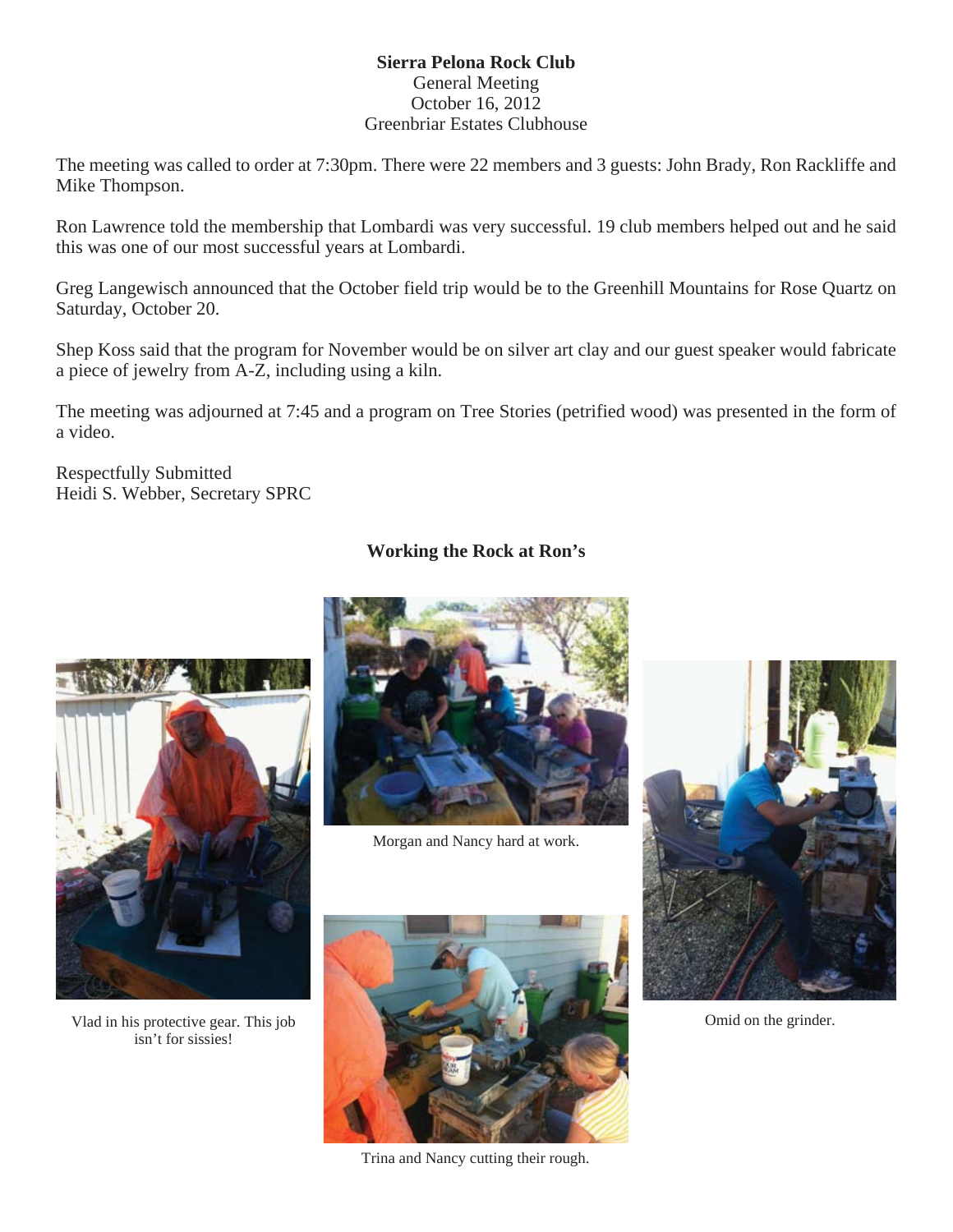## **Sierra Pelona Rock Club** Business Meeting November 6, 2012 Greenbriar Estates Clubhouse

 The meeting was brought to order at 7pm. In attendance were Ron Lawrence, Mike Serino, Shep Koss, Evelyn Velie, Greg Langewisch, Vlad Litt, Janelle Williams, D.J. Gervais, and Bill and Heidi Webber

 The September Treasurers report was presented and accepted. Greg Mazourek wasn't at the meeting and so the October report will be presented along with the November report at the next meeting.

**Old Business:** The Lombardi Ranch event was discussed and was deemed a success.

#### **New Business:**

 Welcome new SPRC members: Ron Rackliff and Christian Gordillo (Mike Serino's grandson) as a Pebble Pup.

 The Holiday Party has been changed to December 9 (Sunday) from 12-5. We can start setting up at 11:30am. There will be a change of venue to the Placerita Canyon Nature Center. We will have the use of 2 rooms and the kitchen but there is no oven on site. That shouldn't be a problem as the SPRC has also decided to cater most of the meal, with membership bringing deserts and drinks and if you have a special side dish, feel free to contribute. Evelyn will make dinner arrangements with the help of Heidi. She will also send out an announcement with details and a menu so you can decide if you would like to bring afore-said side dish. There will also be the usual fund-raising auction, so go through your things. Please make sure they are clean and working properly. There will also be a silent auction with nice rock specimens. Sarita will be asked to make centerpieces. Because of the cost of catering, only members + 1 are invited. Extra persons will be asked to contribute \$10 toward the cost of their meal. RSVP will also be required so we will know how much to order.

 The nominating committee for officers: Let us know if you are interested in any of the 5 positions open for election: President, vice-President, Treasurer, Secretary and Federation. Also, if you are interested in any of the chair positions, let us know as the incoming president will be assigning those positions in January. Please let Heidi know ASAP. Nominations will be announced at the November General Meeting and elections at the December general meeting/Holiday dinner.

 Dues are due by the end of the year. They are considered late as of the January Business Meeting. Because the first Tuesday is New Year's Day, the January Business Meeting will be the following Tuesday, January 8.

## **Committee Reports:**

**Rock Table:** Donations to the rock table are doing well.

**Facebook:** Because of Facebook changes, you will actually have to visit the page to see all posts. They will not appear on your page.

**Field Trips:** Sunday, Nov. 11 a trip to Gem Hill. The official November trip is a Federation trip to Wiley's Well. Greg will be emailing details.

**Historian:** Needs to put together an End of Year packet.

**Hospitality:** RSVP will be REQUIRED for the Holiday Dinner. Members + 1 are invited. Any extra persons will be charged \$10. Evelyn also announced that as she has had this position for 5 years, it is time for someone else to step in next year.

**The Pelonagram:** Except for 2 members who receive it in printed form, it is all emailed as PDF.

**Programs:** November's program is silver clay and has been confirmed.

**Publicity:** Still open, Diane Southwell is filling in until the position has been filled.

**Storage:** Needs another clear-out and organization. Vlad and Bill will be working on that soon. **Sunshine:** Going fine.

The meeting was adjourned at 8:20. Heidi made the motion/Bill seconded.

Respectfully Submitted Heidi Webber, Secretary, SPRC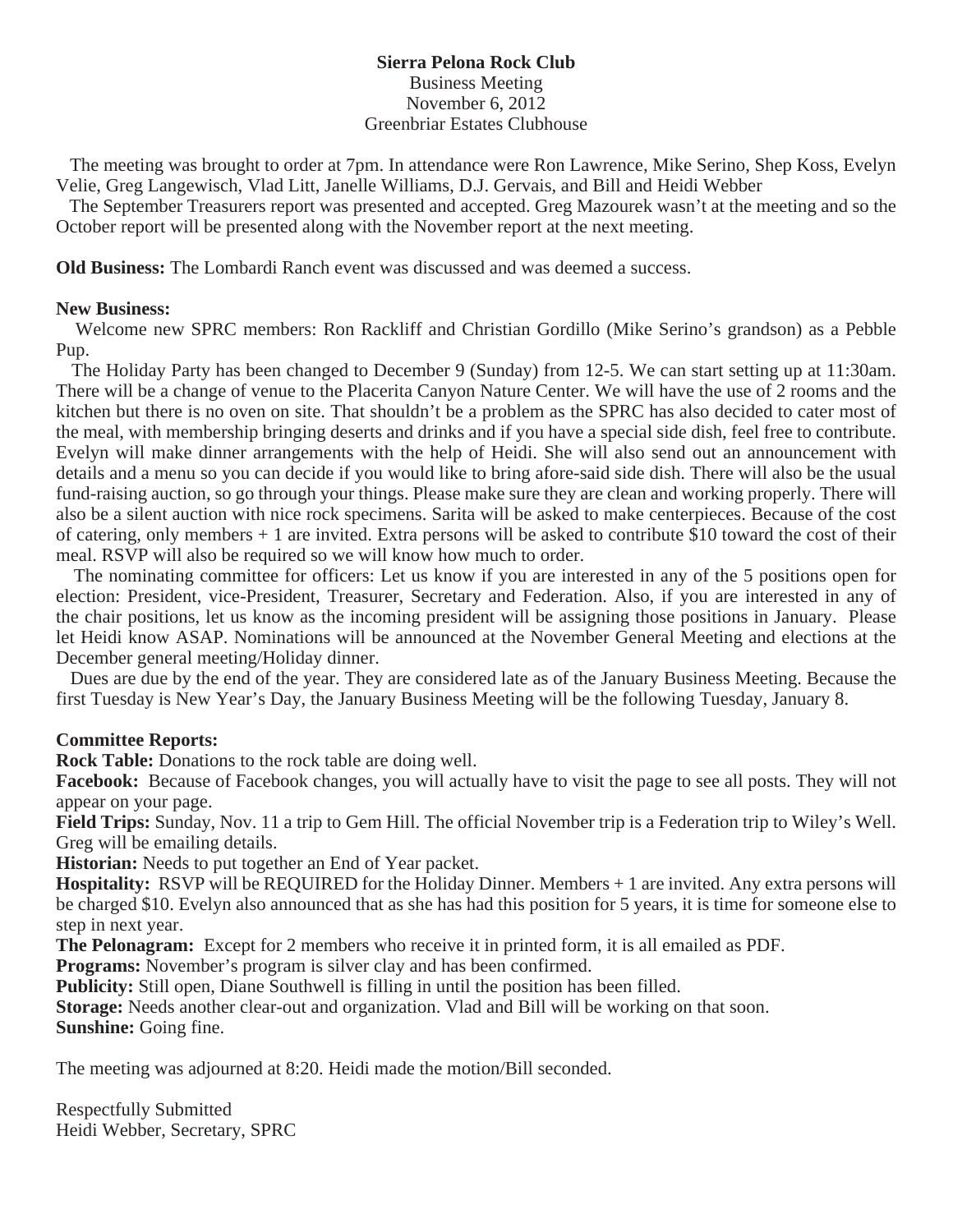#### **Shep Koss with Federation Announcements**

November 17th - November 25th

 We are heading back to Paradise Springs outside of Barstow for our Annual Thanksgiving week! We will be dry camping on private property. There is a club house with wood stove and tables, plus a flush toilet. Plenty of room for RV's and tents. There are hot springs on the property with a large tub and a swimming pool.

 Rock collecting is great in the area. Can expect to find Strawberry Onyx, Butler Onyx, Silver Lace Onyx, Garnets, Walkerite and more.

We will have a pot luck for Thanksgiving dinner. Come join us for all or part of the week!

RSVP Email to Marshall Havner (who is coordinating this event) at: mdhavner@verizon.net

Additional information:

Directions:

Go past Barstow approx. 5 1/2 miles on Hwy 15 and take the Ghost Town Road (Peggy Sue's Restaurant) exit and turn left - North

Go approx. 2 1/4 miles and turn left on Yermo Cutoff

Go approx. 1 1/2 mile and turn Right on Fort Irwin Road

Go approx. 15 miles, watch for the Walker sign on the left side of the road- "Walkers" and a picture of a pair of dice (if you go past a cement plant on the right side of the road, you have gone too far)

Go up the dirt road, stay to the right at the first Y and at the second "Y" (there is a fence and gate on the road to the left - may or may not be open) go a little further and then go left up a small hill. That is where we will be camping. There will be TGMS signs along the dirt road for guidance.

 Come see and use the great fire circle that TGMS constructed for the Walker family (the owners). There is plenty of fire wood there - no need to bring any!

Please RSVP to Marshall & Debbie Havner, email: mdhavner@verizon.net Let

them know what day you plan to arrive. Marshall and Debbie are planning on being there the whole week, so join for all or part of the time.

Laura & Bill

If you have any questions either email Marshall or myself or call me: 559-584-3512

#### **Elections**

 Don't forget, the election for officers of the Board will be held at the December General Meeting, which is the Holiday Dinner on December 9. If you are interested in a board position, please let Heidi know on or before the General Meeting in November. Term of office is one year. Also, please consider taking one of the available chair positions by letting Heidi know so that the incoming president can make his appointments at the January Business Meeting, when the new Board of Directors will have their first official meeting.

#### **Holiday Dinner**

 This year, we will be doing things a bit differently than the last few years. First, we will be moving locations and second, we will be catering the dinner.

 This years' location will be at the Placerita Canyon Nature Center. I believe you all know where it is, but if you need an address it is 19152 Placerita Canyon Road in Newhall. Time will be 11:30 am (setup) to 5pm. There will be plenty of parking.

 The main meal will be catered with us bringing drinks and desserts. If you want to bring a side dish, feel free. Evelyn, with the help of Heidi, will be coordinating the meal. There will be updates via email.

 One very important requirement—you **must** RSVP. We need to know how many persons to expect in order to be able to order the meal. Also, this will be for paid members plus a guest if you wish. Any extra persons will be charged \$10.

 Ron said the club used to cater years ago and it evolved into a pot luck, which has been wonderful, but he would like to see it go back to catered or at least give it a try.